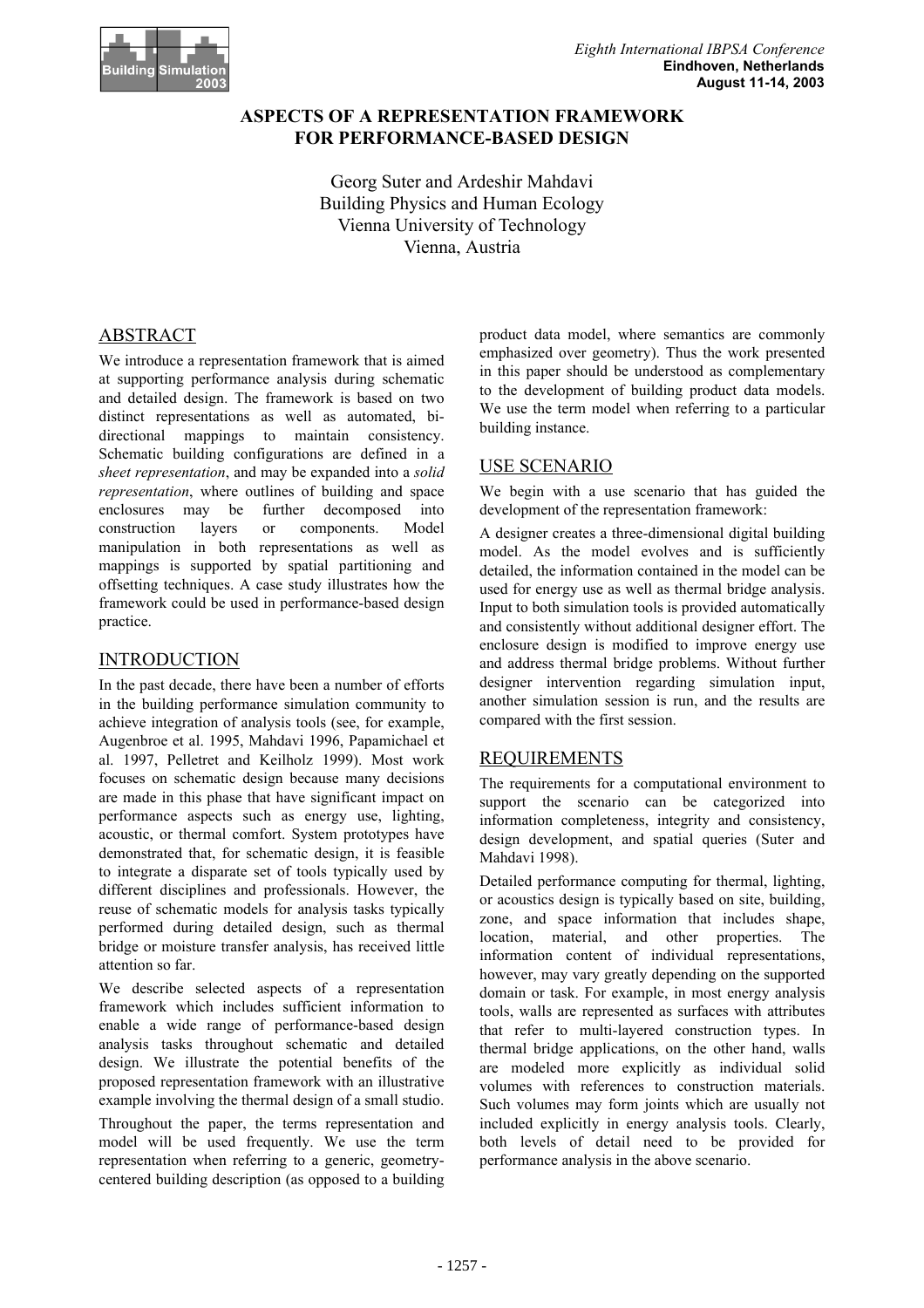Integrity and consistency of a representation is an issue that is often ignored in computer-aided design systems. Lack of integrity in data structures may cause system failure or, worse, misleading feedback to users. At present, most tools require massive and often repetitive manual input, which opens many possibilities for errors. Simulation tools rarely check, for instance, whether openings overlap, or whether each space is properly enclosed. As a result, integrity maintenance is almost entirely left to the user. Robust representations should thus perform automated integrity maintenance.

Design development support refers to the ease of generating and modifying building models from a designer perspective. This issue is of particular importance in integrated simulation environments, where potentially large and detailed models are created by users. Operations should be scalable (Suter and Mahdavi 1998). For example, a designer should be able to modify the overall length, height, or depth of the building regardless of how many floors or spaces it contains.

## FRAMEWORK OVERVIEW

## **Introduction**

In order to support the above scenario, the approach is to simultaneously maintain two distinct representations, a sheet and solid representation (SHR and SOR, respectively). Each can serve as a shared representation for several performance analysis applications. The representations are tightly coupled through bi-directional mapping mechanisms. That is, a change in one representation is initially propagated and validated within itself and then communicated to the other representation, where a similar internal procedure is repeated.

Building models are generated by spatial partitioning in a top-down fashion. In both SHR and SOR, a set of generic decomposition operations may be applied uniformly to geometric entities regardless of their dimensionality. Most operations are scalable, that is, they are propagated automatically without further user intervention and regardless of model size. Specific operations are required for more complex model manipulation such as the insertion of buildings or openings.

We will focus on selected aspects of the representation framework, which include certain primitive and macro operations as well as mapping mechanisms between SHR and SOR. Mappings between a shared representation and individual applications are not covered. Furthermore, most integrity issues may be raised rather than resolved.

## **Sheet representation (SHR)**

Representations for schematic design analysis tools are often based on collections of volumes enclosed by faces. Volumes define buildings, zones, spaces or subspaces and are made up exclusively of air material. Conceptually, one can think of the boundaries shared by such volumes as double-sided faces or sheets because they do not bound solid material. The first representation in the framework has similar properties, and we thus call it sheet representation, or SHR. One important difference between SHR and related schematic design representations concerns material information. Whereas faces in the latter refer to construction type information such as wall layers, those in the former include only face finish information explicitly. Construction type information is automatically derived from SOR and stored in dedicated nodes in a decomposition hierarchy.

## **Solid representation (SOR)**

The solid representation, or SOR, is the second representation in the framework. It consists of a collection of solid volumes and is used to define component layers and materials that make up a building and space enclosures. Some of these solid volumes may be made of air material, for example those representing spaces. Joints are neglected in SHR, but may be modeled more explicitly in SOR. Consequently, SOR is geared towards supporting analysis during detailed design.

Faces that bound a volume can be considered as onesided because they separate a material from void. Gaps between volumes are not allowed. Faces might have individual finish properties. Portions of the solid representation are derived from SHR through mappings. An important high-level entity in SOR is the *building enclosure volume* which consists of an outer and one or more inner boundaries. This volume reflects exterior building and interior space boundaries. It is continuous and provides the context for the definition of construction layers and joints.

## PRIMITIVE OPERATIONS

## **Introduction**

Users can manipulate both SHR and SOR building models with a set of primitive operations that are applicable to volumes, faces, and edges. Operations are described in the following as rules that permit recursive decomposition of an entity into constituent entities. A comprehensive description of all operations is beyond the scope of this paper. Rather, the operations are presented with illustrative examples from a user perspective.

## **Perpendicular partitioning**

*Edge-based perpendicular partitioning.* Perpendicular partitioning is explained with a face partitioning example. A user would pick a face that is part of a volume boundary, and an edge within that face. According to the *insert-new* operation, the edge is divided into two or more sub-edges. The selected face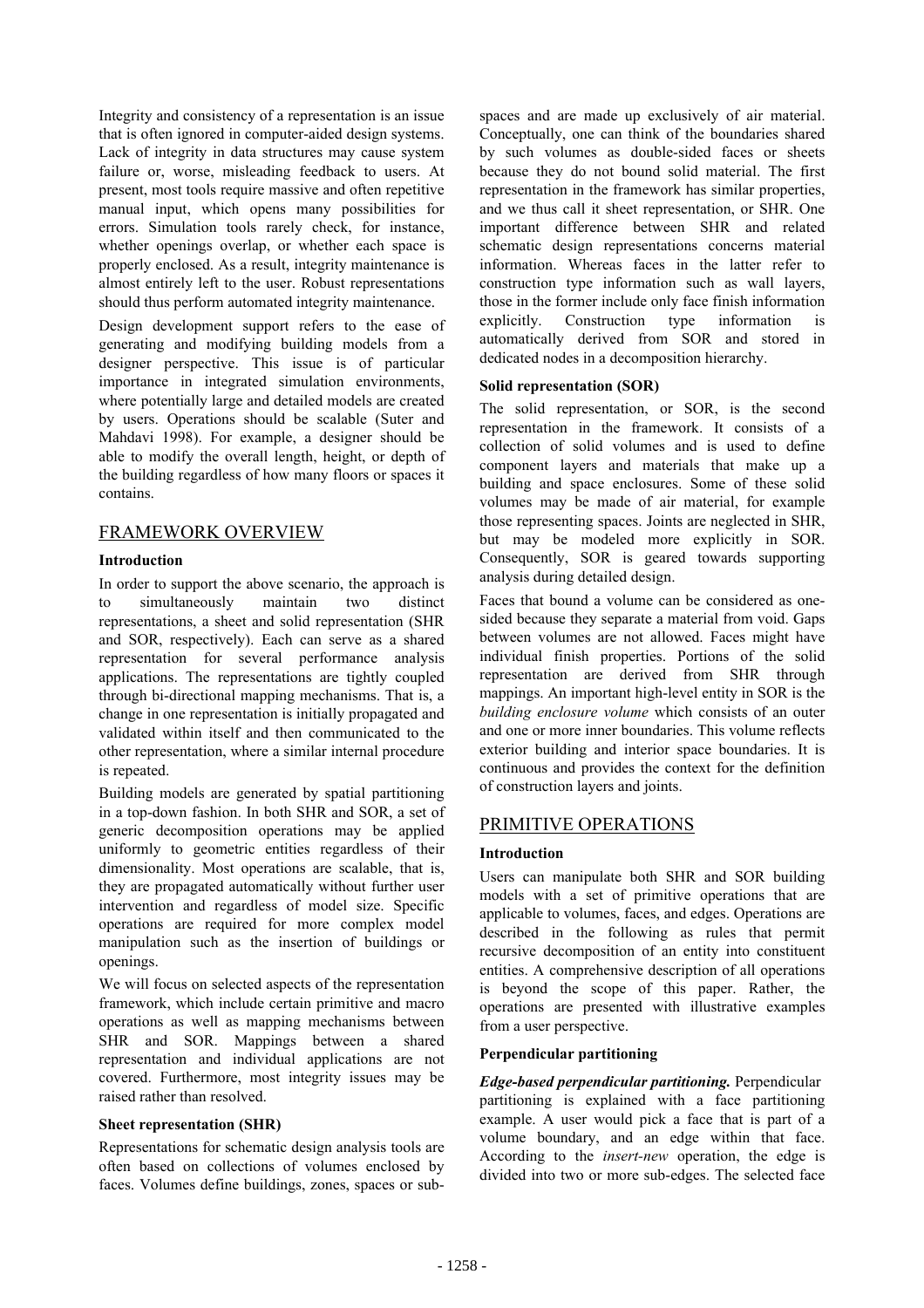is then sliced or partitioned into two or more sub-faces based on the edge partitioning. Since partitioning occurs by default perpendicular with respect to the subedges, the term edge-based perpendicular partitioning is used for this kind of operation. Volume partitioning is an extension of face partitioning. Together with the face normal, a face partition defines a plane that can be used to partition volumes. Figure 1 illustrates the *insert-new* operation for volumes. The pink arrows represent partitioning directions and may be reversed. A solid arrow indicates the selected edge. Similar partitioning mechanisms support the modification of sub-edge dimensions or the insertion of sibling entities.

*Face-based perpendicular partitioning.* A variation of the above edge-based perpendicular partitioning is face-based, perpendicular partitioning. This partitioning technique is introduced to facilitate the decomposition of volumes with holes. Holes may either be created explicitly by users, or emerge as a side effect of the mapping between SHR and SOR. The *insert-new* operation for volumes is based on a face that is part of a an inner boundary of a target volume. The face boundary is extruded perpendicular and in opposite direction to the face normal, that is, towards the interior of the target volume. The extruded volume is intersected with and subtracted from a copy of the target volume. These new volumes are inserted as new child nodes in the decomposition hierarchy (Figure 2). Again, the information concerning the target volume is preserved as a parent node in the decomposition hierarchy.



*Figure 1. Illustration of edge-based perpendicular partitioning operation for volumes.* 



*Figure 2. Illustration of face-based perpendicular partitioning operation for volumes.*

### **Parallel partitioning**

Parallel partitioning rules allow the modeling of configurations with holes. This is not only relevant for modeling openings, but for building and space enclosures as well as construction layers. Figure 3 illustrates parallel partitioning for volumes. Each face in a target volume has a parameter that indicates the distance by which a copy of a face should be moved away or offset from its original - hence the term parallel partitioning. The new child entities are obtained based on two copies of the target volume. A first copy of the target volume is made and its faces are offset according to user-defined parameters. This is a non-trivial operation as faces might not only change their location but also their shape when related faces are adjusted simultaneously. Subsequent to the transformation by offset, the volume is subtracted from the second copy of the target volume. The resulting volumes are inserted as new nodes in the decomposition hierarchy below the target volume (Figure 3, right hand side).



*Figure 3. Illustration of parallel partitioning operation for volumes.*

## **Offsets**

Offset operations are related to parallel partitioning and are introduced for the refinement of existing faces and edges. Offsets enhance the geometric variety of configurations.

Similar to parallel partitioning, a distance parameter associated with an edge or faces indicates its desired repositioning or offset. There are two types of offsets: *face* and *volume boundary offset* (Figure 4). As in parallel partitioning, *filler* faces or edges might be created automatically to avoid gaps in a modified configuration. These emerging entities are inserted at the same level as the target face or edge. These entities are inserted automatically in a decomposition hierarchy. Whereas parallel partitioning results in decomposition, a target face or edge itself is transformed in an offset operation. Offsets may be used, for example, to adjust the boundary of a volume generated by face-based perpendicular partitioning.

An offset operation does not only affect the boundary of the target volume or face, but related boundaries as well. Adjustment occurs by updates and evaluation of corresponding parameters and entities.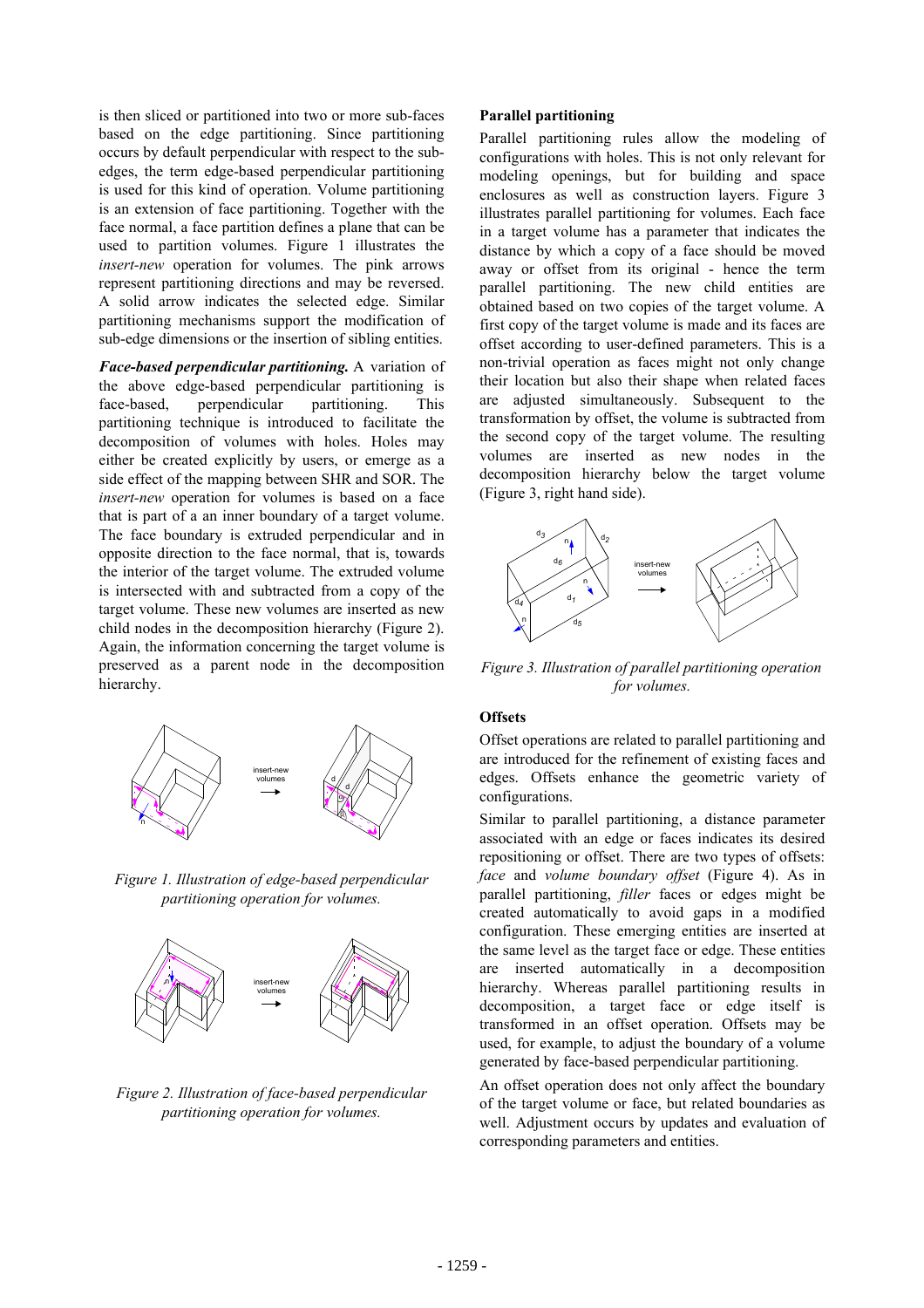

*Figure 4. Illustration of offset operation. a. face boundary offset, b. volume boundary offset.*

## SHR/SOR MAPPINGS

#### **Introduction**

In addition to update mechanisms within each representation, mappings between SHR and SOR maintain consistency and integrity for discrete and continuous modifications. Certain operations such as the insertion of a building or an opening may require more specific mappings. These are described later. Paoluzzi and Sansoni have proposed a similar mapping procedure to add thickness information to enclosure elements via offsets (Paoluzzi and Sansoni 1992).

#### **Relationship between SHR and SOR**

As mentioned earlier, SHR and SOR are tightly coupled, which has implications on the model generation process. It is assumed that a designer would start building a model in SHR, which can be expanded to SOR, where joints and other construction details may be added. Most entities in SHR have a counterpart in SOR. In contrast, SOR incorporates construction information that is either ignored or present only in abstracted form in SHR. The modification of an entity that exists in both representations is initially propagated in SHR. It is subsequently mapped to SOR, where a similar propagation procedure is repeated. The propagation sequence reflects the different roles of each representation. For example, walls or windows may be inserted only in SHR, from where they are mapped to SOR. As certain operations could result in spatial conflicts during propagation in either representation, a reversal or rollback to the state prior to the operation is necessary. Only modifications that are successful in both representations are committed.

#### **Mapping from SHR to SOR**

The mapping between SHR and SOR is illustrated with an example. The left hand side of Figure 5 shows a portion of a SHR floor plan. The floor plan is simplified for clarity. In addition to space boundary nodes (red and blue), there are *space enclosure leaf nodes* (green), each of which separates exactly two spaces. This requirement is important for applications such as energy analysis. Space enclosure leaf nodes are derived automatically from relevant space boundaries to the left and to the right of an imaginary wall or partition that spans several spaces from top to bottom of the floor plan. New wall nodes are obtained by intersecting a pair of left and right leaf parent space boundaries. If the intersection is different from either input shape, it is inserted in the decomposition hierarchy as a shared child node.

Each SHR space boundary is offset in two steps during the mapping process. First, the boundaries of all leaf volumes below the inner building volume that are labeled as spaces are offset according to distance parameters associated with individual faces (the rule for defining a building enclosure is described in the next section). In the second step, these volumes are subtracted from the volume defined by the outer building volume, which itself might be offset. In SOR, the mapping creates a continuous volume with holes. The holes are filled with space air volumes, that is, merged copies of the subtracted offset volumes. These are not shown in Figure 5 for simplicity. The continuous volume contains all physical building components (Figure 5, right hand side). The inner boundaries of such a *building enclosure volume* are space boundaries. Individual face decompositions are mapped as well.

Wall thickness information is stored in the space enclosure leaf nodes and obtained by adding relevant offset parameters. The continuity of the building enclosure volume appears suitable for the definition of construction details as it does not determine the composition of walls or joints.

## **Mapping from SOR to SHR**

Since SOR includes detailed spatial information regarding construction layers and materials, a mechanism is required to map this information back to SHR in aggregated form. A simplified procedure is introduced for this purpose. A center point is computed for each space enclosure leaf node. The center point and the face normal define a ray that starts in one space and pierces the space boundary. A filter is required for the selection of those face normals that ensure consistent sequencing of construction layers (Figure 6, left hand side). First, the intersection points with relevant intermediate volume nodes containing construction layer information are computed. The procedure is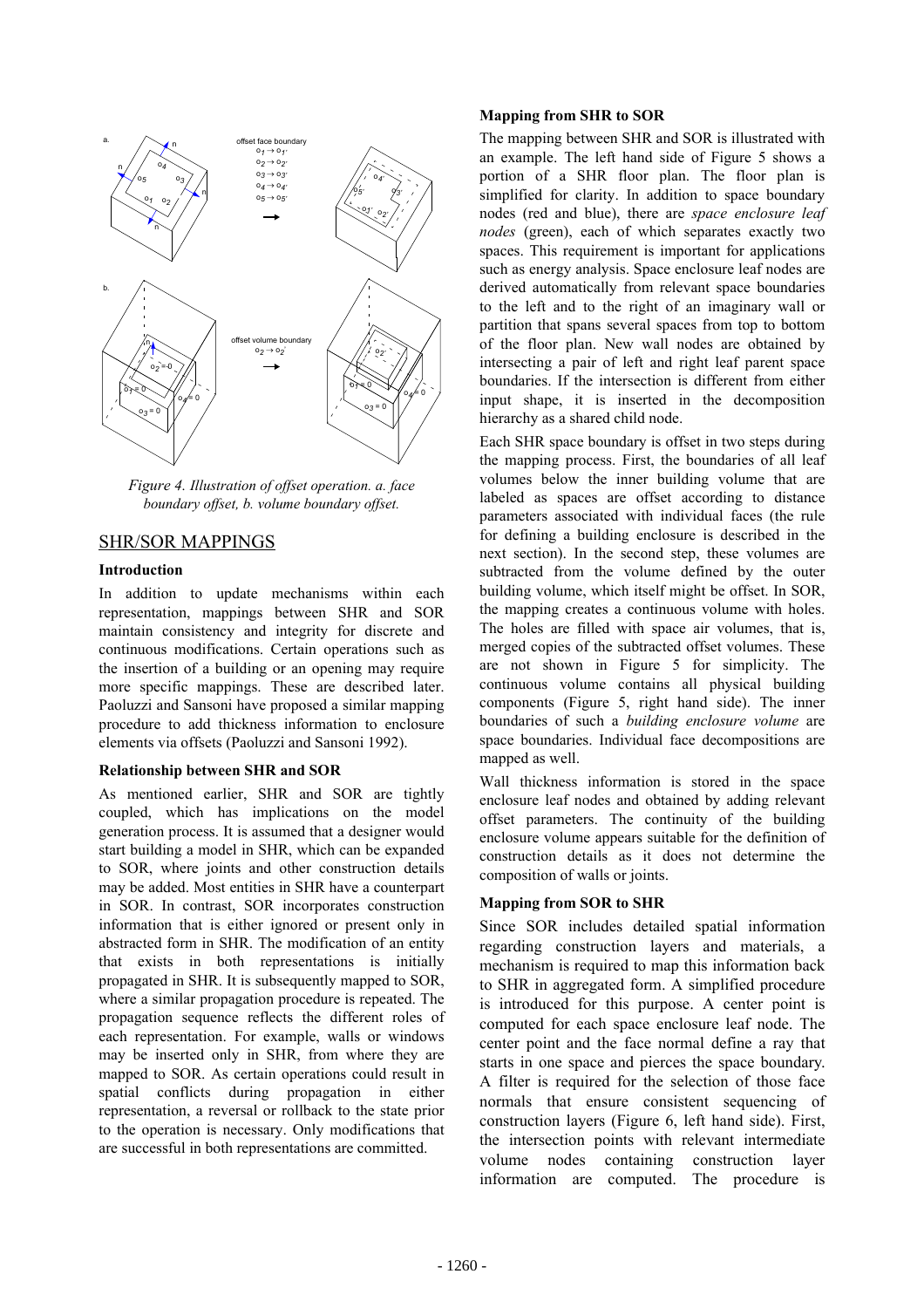terminated when the corresponding face of the adjoining space is reached (Figure 6, right hand side). Finding intermediate volumes requires searching the decomposition hierarchy below the building enclosure volume node in SOR. As there is no limit to the depth of that decomposition hierarchy, some heuristics might be necessary to determine an appropriate abstraction level that includes the desired construction layer information. Furthermore, a plausibility check is required to eliminate those rays that may not pierce the target space boundaries due to offset side effects.



*Figure 5. Mapping between sheet and solid representation*



*Figure 6. Mapping between solid and sheet representation.*

## MACRO OPERATIONS

#### **Introduction**

Specific operations are required for certain building entities such as building enclosures, spaces, and openings. These consist of several primitive operations, including attribute assignment and navigation. Outlines are given below for *insertbuilding* and *insert-opening* operations.

#### **Insert-building**

In both SHR and SOR, the highest level building nodes may be inserted immediately below a root volume. This provides maximum flexibility for defining the relationship between a building and its environment.

In SHR, the *insert-building* operation uses generic parallel partitioning to create a site, building and space boundaries (Figure 7). The site has a soil and outdoor space sub-entity. The site volume itself is a composite entity bound by an outer and inner entity, which is the outer building boundary. The inner highest-level building or zone volume is a separate entity that fills the void enclosed by the outer building boundary. That is, outer and inner building boundaries touch each other. Moreover, they may have - except for openings and volume boundary offsets - decoupled face decompositions. This reflects common practice where exterior and interior building boundaries are often treated independently. The inner building boundary encloses an air volume and may be further differentiated into zones (floors), and spaces with generic partitioning and attribute operations.

SOR derives the building enclosure volume from SHR as outlined earlier. The volume is further automatically decomposed into openings based on SHR information (Figure 7). Unless a homogeneous construction material is used, a building enclosure volume is initially undifferentiated and therefore not sufficient for the analyses both representations are intended to support. It can be used as a starting point for the definition of individual construction layers or materials.

Figure 7 includes an example pair of relations between SHR and SOR. These links are introduced and maintained by the mapping mechanisms described earlier. Through links with SHR, it is possible to identify directly, for example, the two faces in SOR that bound a wall and access their offset parameters. Furthermore, it is possible to perform partial updates with such links. Adjusting the width of a window in SHR, for instance, triggers propagation in SHR as well as in SOR.

#### **Insert-opening**

An opening may be inserted in an outer/inner building, zone or space boundary face. The operation is again first applied to SHR and then mapped to SOR. It is more involved because openings are shared by two faces, that is, they are a important exception of independent face decomposition. Given a target opening that is initially inserted into a face by parallel partitioning, its connection by projection to the adjacent face occurs in two steps. First, the face decomposition hierarchy is traversed upwards until a relevant local root node face is reached. A local root node is a face that represents one side of a virtual partition generated by a partitioning operation. Such a face has a direct relation to its adjacent face, which is also a local root. Once that face is identified, the opening geometry is subtracted from it, and the result as well as a reference to the original opening geometry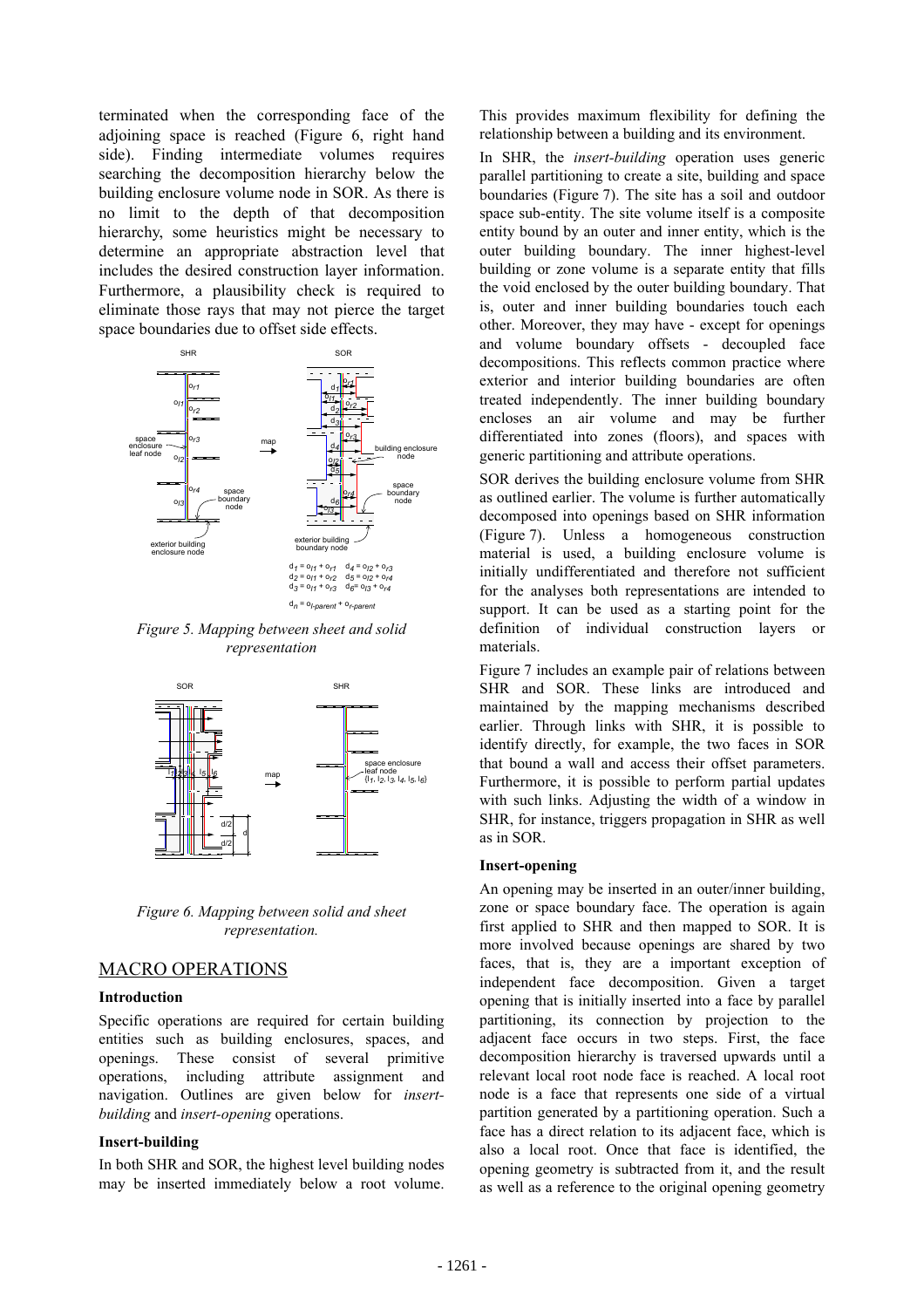are inserted immediately below the face as new child nodes (Figure 8). Consequently, all existing child levels would be pushed down one level and reevaluated to reflect the new opening. The procedure in case of existing opening projections is similar. However, the opening to be projected would be subtracted from the non-opening entities below the local root node. Sub-entities would be reevaluated, but no push-down would be required.



*Figure 7. Decomposition hierarchy for a simple house on a site. a. SHR, b. SOR.*

The opening geometry originally created by the user 'owns' its counterpart. The owned opening geometry merely mirrors every modification of the owner opening shape. A face and its sub-faces may include either owner or owned openings. Mixing owner and owned openings in the same face decomposition are not be permitted. This is to ensure transparency regarding the positioning of openings, which may only be modified within an owner face decomposition.

As shown in Figure 8, openings in SHR do not necessarily need to exist at the same level in the two face decompositions. In SOR, however, holes for openings as well as openings are always at the same level. The holes are created by subtracting the opening geometry from the building enclosure volume. The opening geometry itself is generated by extruding the sheet opening by the enclosure thickness. Individual openings may span multiple spaces or floors only when the wall thickness is constant.



*Figure 8. Mapping of openings between sheet and solid representation.* 

## CASE STUDY

## **Introduction**

The case study follows the use scenario presented at the beginning of the paper. The design of a small studio in Vienna, Austria, illustrates the benefits of the representation framework. In this example, a designer investigates the implications of design decisions on overall energy use and potential thermal bridges in the building enclosure. For the purpose of this case study, NODEM (Mahdavi and Mathew 1995), an energy analysis tool, and PHYSIBEL-VOLTRA (Physibel 2002), a thermal bridge analysis tool, are used. Both simulation tools provide detailed transient heat transfer analysis but focus on different performance aspects. They are based on representations that include design information similar to SHR or SOR.

## **Initial configuration**

The studio has a gross area of  $45 \text{ m}^2$  and a volume of  $157 \text{ m}^3$  (Figure 9). In SHR, openings are defined with respect to space boundaries and shared with the outer building boundary. This initial configuration is generated with parallel and perpendicular partitioning as well as offset operations (Table 1).

| <b>FEATURE</b>   | <b>OPERATION</b>                             |
|------------------|----------------------------------------------|
| Massing          | Parallel partitioning and offset             |
| Openings         | Offset                                       |
| <b>Site</b>      | Parallel and perpendicular parti-<br>tioning |
| Roof (SOR)       | Offset                                       |
| Foundation (SOR) | Offset and parallel partitioning             |

*Table 1. Operations used to generate model features.*

Unless a homogeneous construction material is used for the whole building (except for openings), the model does not include sufficient information for simulation at this stage. Figure 10 shows how the building enclosure volume, which includes two space holes, is decomposed further using both parallel and perpendicular partitioning. For each volume, material information is either inherited from the parent volume or overridden by the designer. Figure 10c demonstrates how level 5 entities are generated with face-based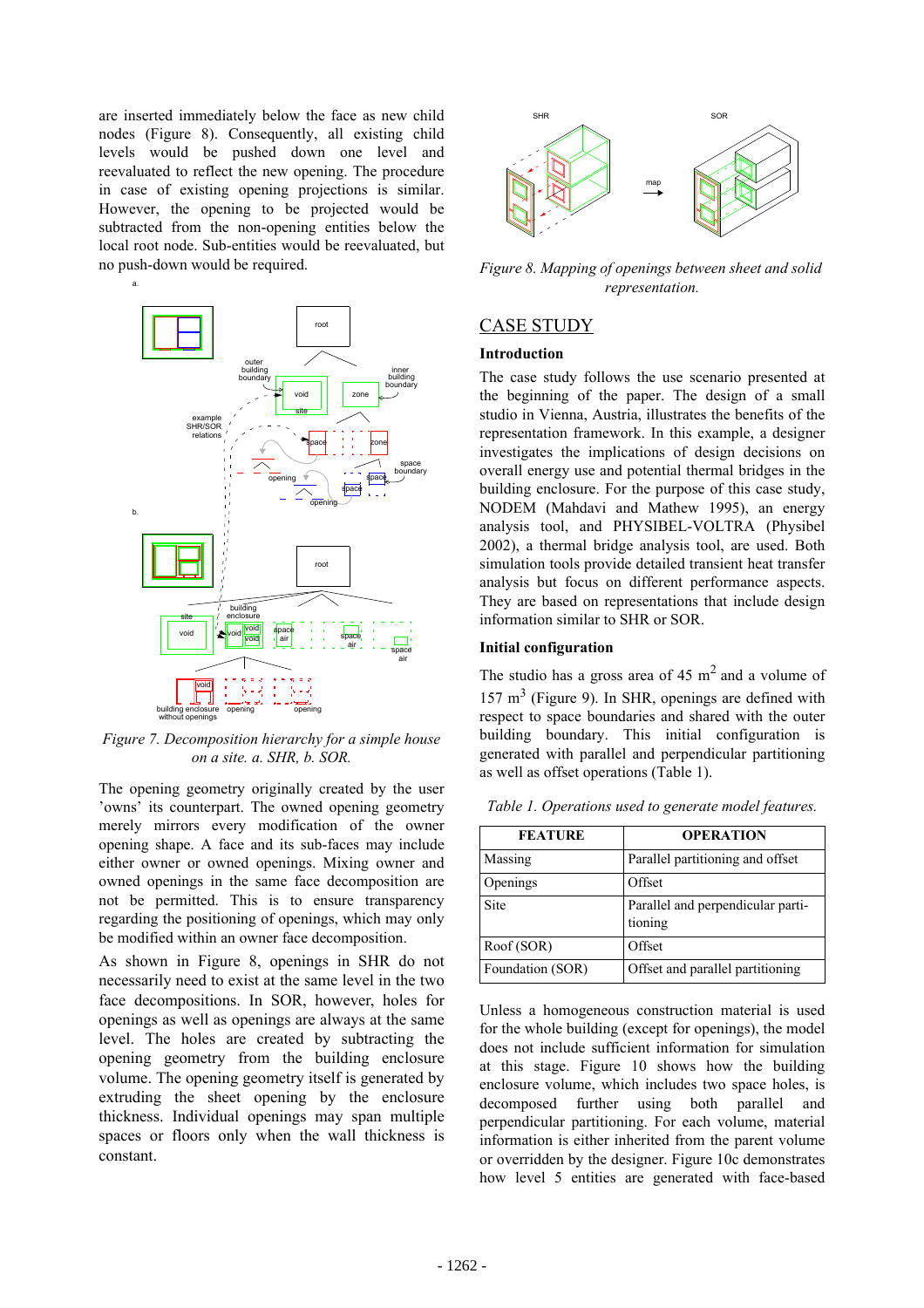perpendicular partitioning followed by offsets. It should be noted that building components exist at different decomposition levels. For example, while the interior plaster volume is realized at level 4, most other materials are realized at level 6. The ray technique outlined earlier is used to map construction information automatically back from SOR to SHR.



*Figure 9. Example studio. a. axonometric view. b. floor plan and cross section (nested view).*

## **First simulation session**

The model is ready after these operations for energy use as well as thermal bridge simulation. An initial analysis with the thermal bridge analysis tool indicates 9.5°C indoor surface temperature at the joint between wall and roof elements (outdoor temperature: -10°C, indoor temperature:  $18^{\circ}$ C). This could, starting from relative indoor humidity values of over 69%, cause condensation and possibly mold growth at the space boundary (Figure 11). The building loads are summarized in Table 2.

#### **Second simulation session**

In response to the results from the first simulation session, the designer modifies the enclosure. The total building component volume is rearranged by resetting offset parameters in the SHR portion and new decomposition of the SOR portion of the model (Figure 12). A foam glass thermal insulation layer is added to the exterior wall and roof. Figure 12c shows a manipulation sequence that generates level 4 and a portion of the concrete/brick joint at level 5. Parallel and perpendicular partitioning operations are used, respectively. Again, the designer conducts energy use and thermal bridge analyses to obtain feedback on the performance impacts of these design changes. The results are summarized in Figure 13 and Table 3.



*Figure 10. Decomposition of building enclosure volume. a. axonometric view, b. decomposition of roof section, c. intermediate steps generating level 5.*



*Figure 11. Cross-section and typical temperature profile for corner solution with brick exterior wall.*

*Table 2. Annual energy loads for brick enclosure alternative*

| <b>UNIT</b>        |     | <b>HEATING</b>   COOLING | <b>TOTAL</b> |
|--------------------|-----|--------------------------|--------------|
| $kWh \cdot m^{-2}$ | 266 | nn<br>∠∠                 | 288          |

The space boundary temperature at the joint between wall and roof elements has increased to 13°C (same outdoor/indoor conditions), which is a significant improvement compared to the first solution. The modifications result in significant improvements in heating loads (47.9%), but cooling loads increase (149.4%). Overall energy loads are significantly reduced (55.8%), as is the risk of condensation.